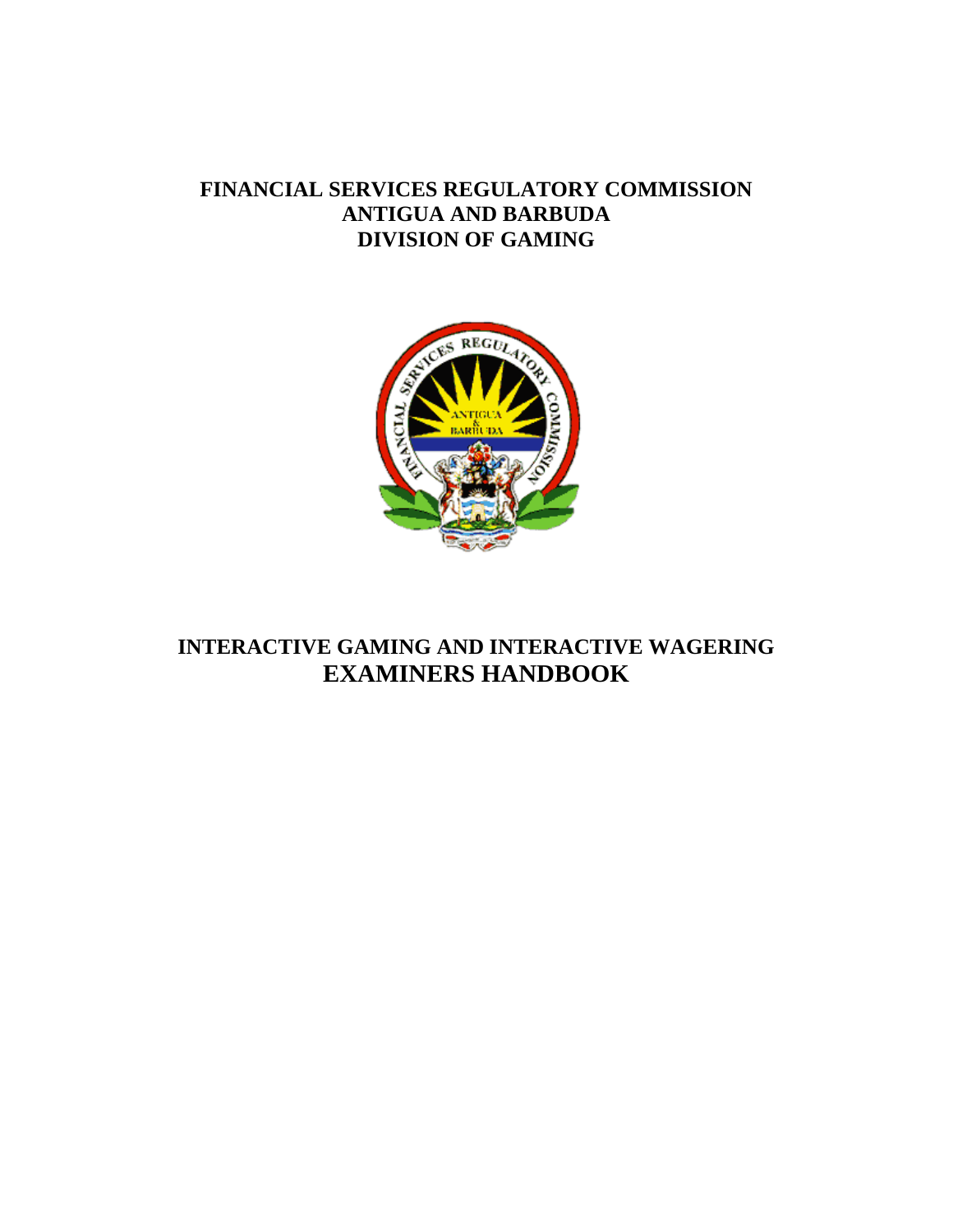### **INTRODUCTION**

Financial Institutions operate in a dynamic environment driven by industry consolidation, emerging technology, and market globalization. All these forces together can create inherent risk. In order to deal with this risk, a gaming company must develop and maintain a sound compliance management system that is integrated into its overall risk management. Ultimately, compliance should be part of the daily routine of management and employees of any financial institution.

# **COMPLIANCE POLICY AND PROGRAM**

All gaming companies licensed within our jurisdiction should comply with the relevant regulations and anti-money laundering laws (Interactive Gaming & Wagering Regulation and Financial Action Task Force on Money Laundering and Terrorist Financing). Regardless of size, a well designed, implemented and monitored program will provide a strong base for compliance. These components must be made in accordance with our laws that govern all financial institutions and consideration must be given to the internal policies of the company.

A compliance program must be in writing, as it represents an essential source for training and a reference tool for all staff. Additionally, during periods of expansion and staff turnover, a written compliance program becomes more important because individual with experience and knowledge may no longer be with the company.

 A well implemented and maintained compliance program will prevent or reduce money laundering and provide cost efficiencies. It is known that no two compliance program will be identical, and that the requirement of the program will be based on the services offered by the financial institution.

Regardless of how formal the company's compliance program is all gaming companies are expected to be proactive in managing their compliance. Compliance efforts require an ongoing commitment from all levels of senior management and should be part of the company's daily operations.

A sound compliance program is essential to the efficient and successful operation of the company.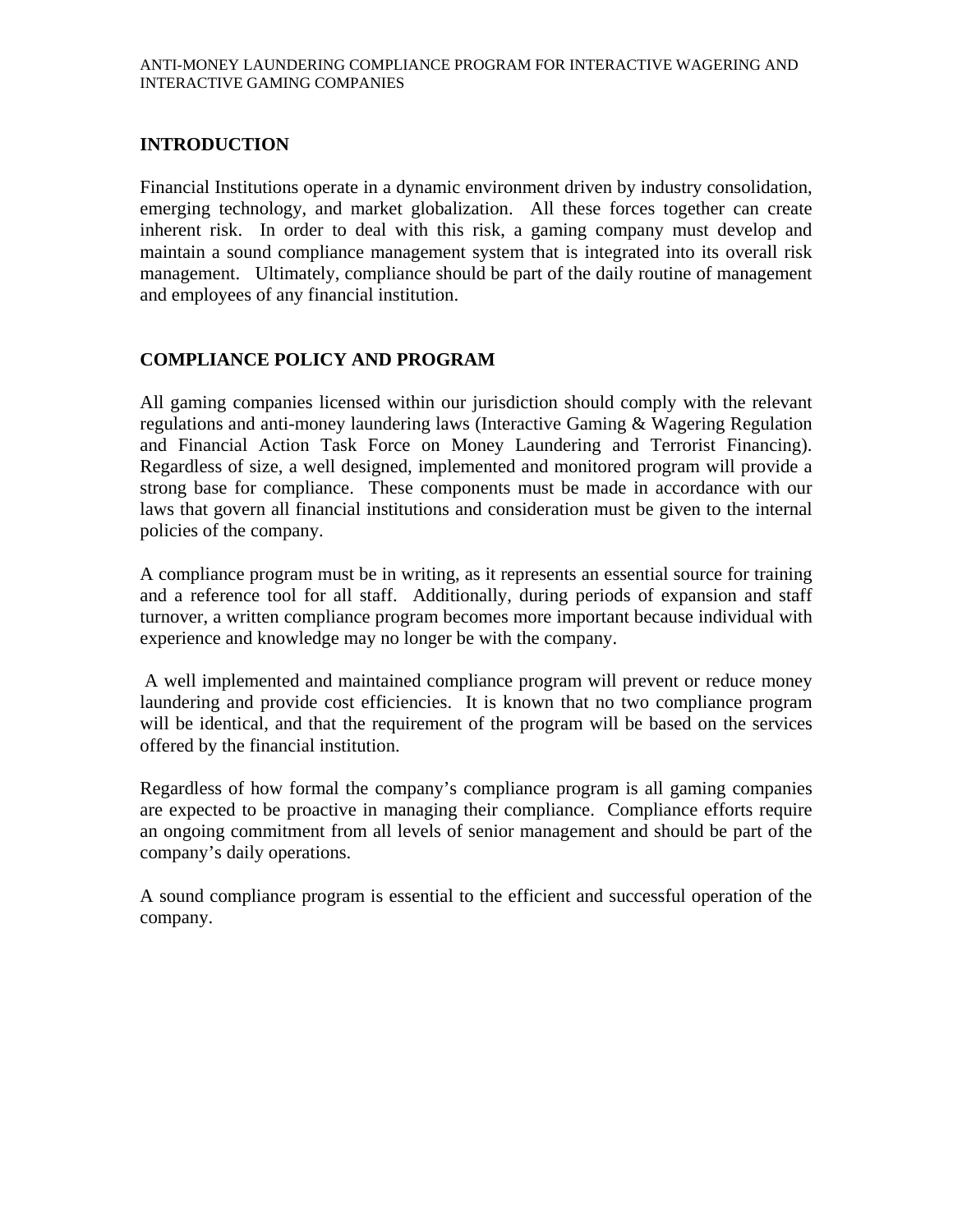# **A company compliance program must:**

- *Implement Internal policies, Procedure and Control,*
- *Appoint a Compliance Officer,*
- *Train all Staff*
- • *Monitor of all transaction*

#### **INTERNAL POLICIES AND PROCEDURES**

Money Laundering techniques are ever changing, therefore, compliance policies and procedures should be described, reviewed and most importantly be updated so as to reflect changes in the industry and the regulatory environment. Policies should be established with goals, objectives and suitable methods for meeting those goals and objectives.

An institution's policies and procedures must provide personnel with the necessary information needed to perform their responsibilities. This shall include applicable regulations and laws cited and definitions, sample form with instructions, institution policy, and when necessary directions for routing, reviewing, retaining transaction documents.

Compliance policies and procedures are the means to ensure consistent operating guidelines that will support your company in complying with relevant laws and regulations. The policies and procedures are developed and implemented to detect and control money laundering.

Furthermore, these criteria will provide standards by which your compliance officers and line managers may review your operations.

#### **The Policy requires that each company must:**

- *Act in accordance with the relevant laws and regulations*
- *Adhere to records keeping requirements (6 years)*
- • *Ensure Identification and Verification of Customer*
- *Ensure monitoring of customers account and activity*
- *Identify Compliance Officer within the financial institution*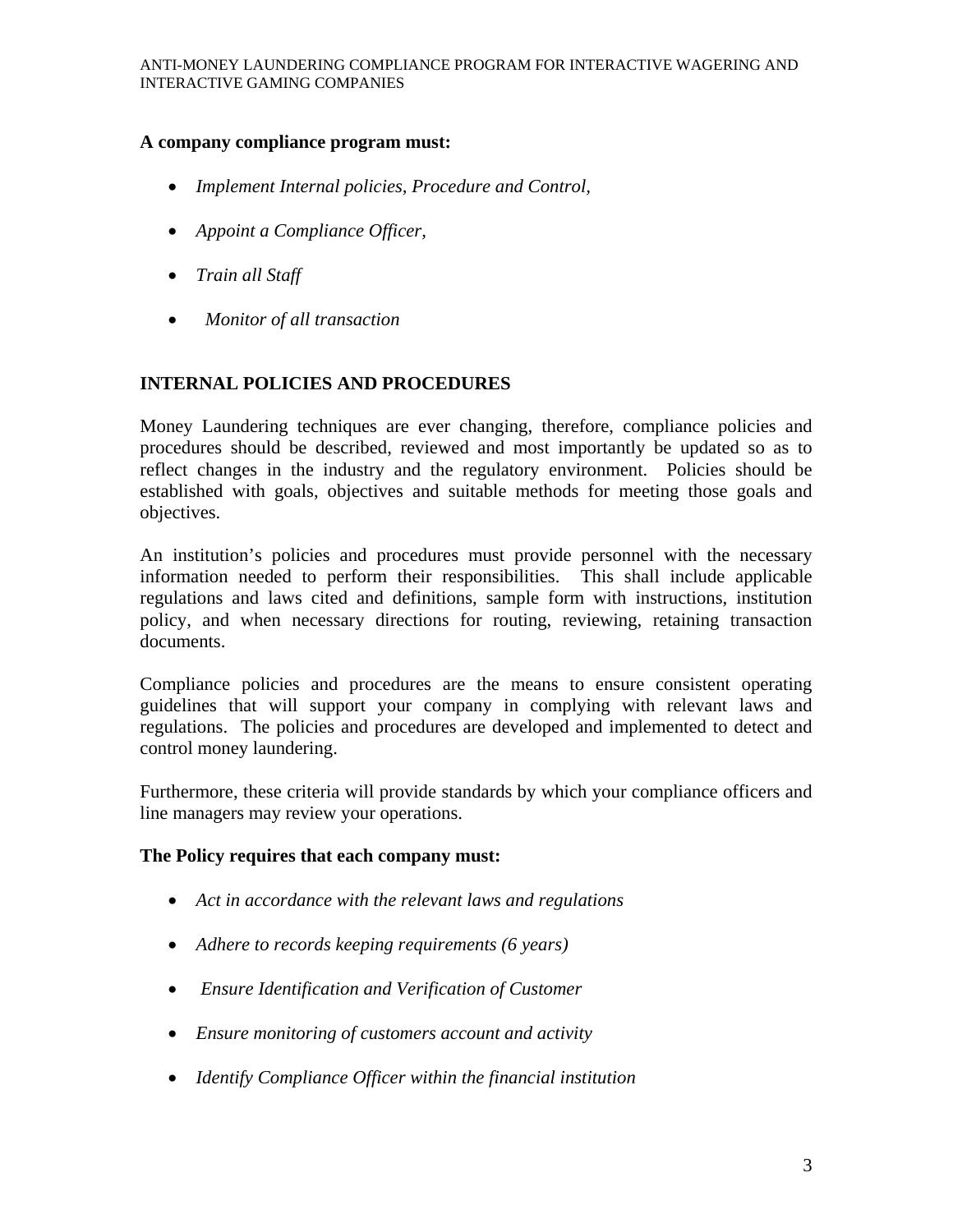- *Report all suspicious activity and significant transaction to the proper authority (in this case ONDCP) and copied the Regulatory Commission*
- *Cooperate with law/regulatory enforcement officer(s).*

# **TRAINING**

Education of the company's board of directors, management, and staff is essential to maintaining an effective compliance program. A compliance program can only be effective if the employees of the company received the necessary training to be able to detect money laundering. All staff should receive precise, extensive training in laws and regulations, and internal policies and procedures that affect their jobs.

The compliance officer should be responsible for compliance training and to establish regular training information for directors, management and staff. Training can be conducted in-house or external training programs or seminars. Upon training of all employees, a compliance officer should ever so often assess their knowledge and understanding on how to report, screen and investigate suspicious activities and transactions. Each employee should be asked to sign a form stating that they understand the policies and procedures and have been trained.

An effective compliance training program is regularly updated with current, complete and accurate information on your operations, laws and regulations, internal policies and procedures.

#### **An effective training program should:**

- *Train all employees in anti-money laundering compliance*
- *Educate all staff on pertinent laws and regulations*
- *Illustrate how SAR/STR forms should be completed*
- *Outline steps for reporting suspicious reports*
- *Know how to respond appropriately to law enforcement requests*

# **MONITORING**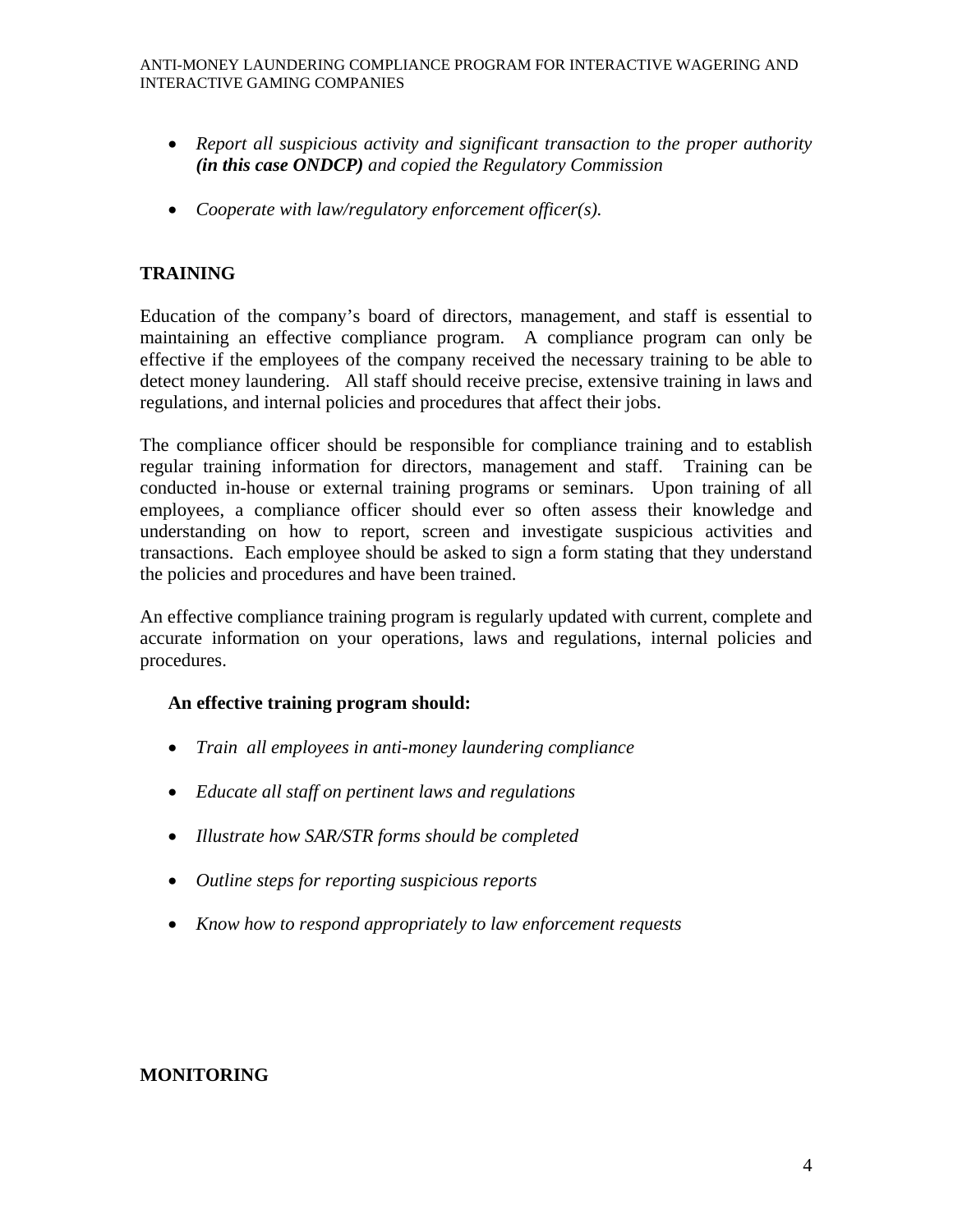#### ANTI-MONEY LAUNDERING COMPLIANCE PROGRAM FOR INTERACTIVE WAGERING AND INTERACTIVE GAMING COMPANIES

This is a proactive approach by the company to identify procedural or training weaknesses in an effort to prevent any regulatory violations. A compliance officer that is included in the planning, development, and implementation of business proposition will increase the success of its compliance monitoring function. Changes to regulations, or any changes to the company's operations should cause a review of established internal compliance policies and procedures.

Monitoring also includes review of daily transactions in order to establish accountability and identifies potential problems in a timely manner.

Board members and senior management response to the audit compliance report should be timely. The compliance officer should receive a copy of all compliance audit reports, and take steps to address noted deficiencies and required changes to ensure compliance to laws and regulations. Follow up procedures should be established to verify that remedial actions are effective.

# **COMPLIANCE AUDIT**

A compliance audit is an independent review of the company's compliance with relevant laws and regulations and adherence to internal policies and procedures. An audit helps management to ensure ongoing compliance and identify compliance risk conditions. It harmonizes the company's internal monitoring system. An audit may be conducted once a year, and may be performed "in house" or contracted to an accountant. A company that outsources the audit should ensure that the auditor is knowledgeable about anti-money laundering and terrorist financing, and that the program is based on current law and regulation.

Regardless of whether audits are conducted by the institution's personnel or by contractor, the audit findings should be reported directly to the board of directors and a copy should be given to the compliance officer, and all recommendations given in the report should be implemented in a reasonable manner.

#### **The scope and frequency of an audit should consider such factors as:**

- *Organization and staffing of the compliance function*
- *Expertise and experience of various company institution personnel*
- *Outsourcing of audit function to third party service provider*
- *Size of the company*

# **COMPLIANCE OFFICER**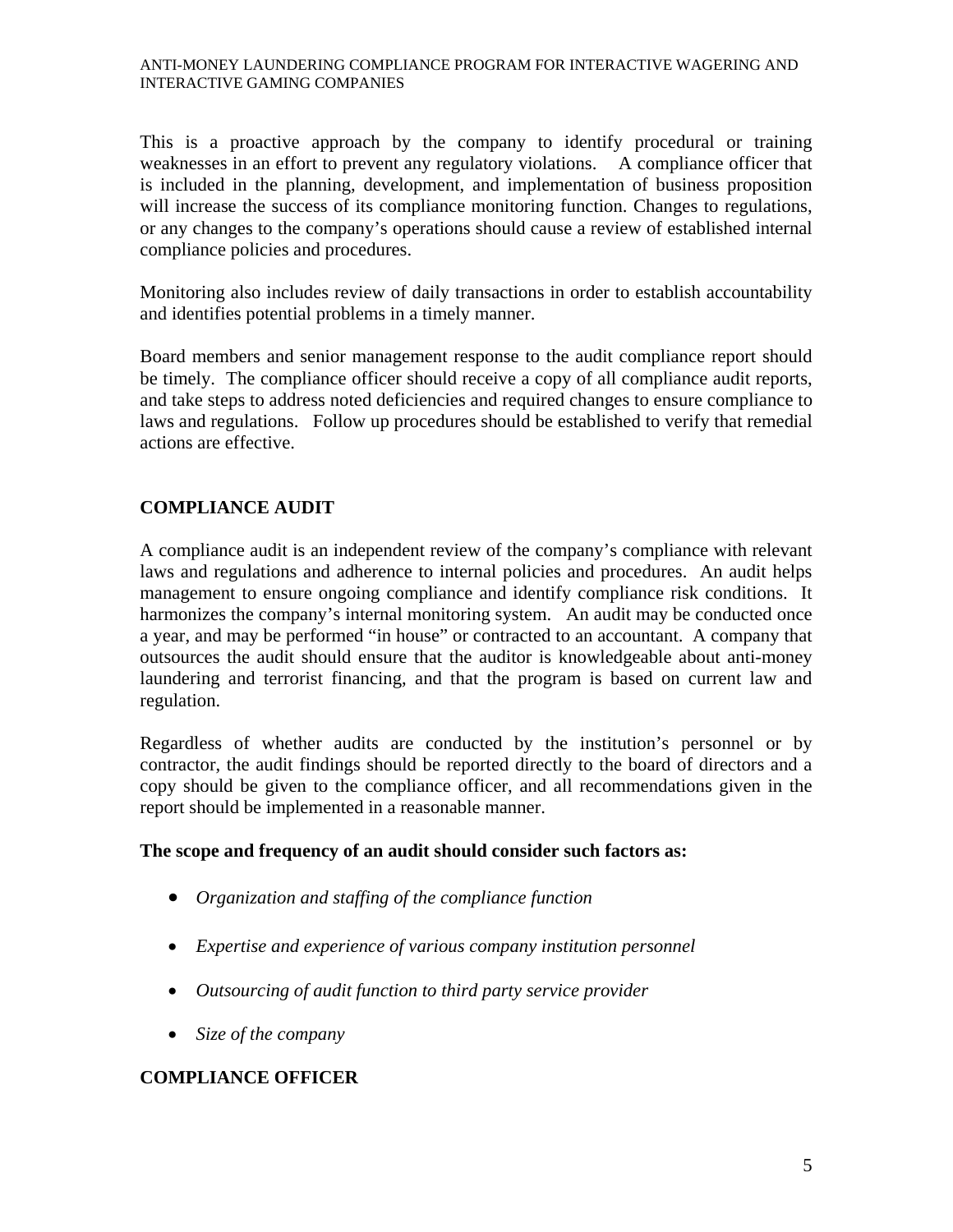#### ANTI-MONEY LAUNDERING COMPLIANCE PROGRAM FOR INTERACTIVE WAGERING AND INTERACTIVE GAMING COMPANIES

The appointed compliance officer is responsible for the company's anti-money laundering compliance program and all questions concerning these procedures should be addressed to that person. A compliance officer should monitor employee performance to ensure that they are following the company's established internal compliance policies and procedures.

### **The compliance officer is required to***:*

- *Develop, implement and revise anti-money laundering policies and procedures*
- *Monitor and implement the AML program*
- *Make certain that all reports are made and records are retained for six (6) years.*
- *Provide ongoing Staff Training*
- *Prepare, review and file SARs/STRs*
- *Report to Company Directors or Senior Management of any compliance issues*
- *Report SARs to the relevant Authority. All reports should be copied to the Regulatory Commission*

# **(KYC) KNOW YOUR CUSTOMER/EMPLOYEE**

Each company is required to structure and implement a sound Know Your Customer program for monitoring of accounts, identification and verification of customers. Especially since a sound KYC program is one of the best methods of preventing money laundering. It is vital also to apply a sound Know Your Customer policy for employee. background checks should be done on employees who hold key positions within the company.

# **A Know Your Customer program should include:**

- *Customer acceptance policy*
- • *Customer identification and verification*
- *Ongoing monitoring of customer account activity*
- *Risk Management*

# **THE ROLE OF THE REGULATORY BODY**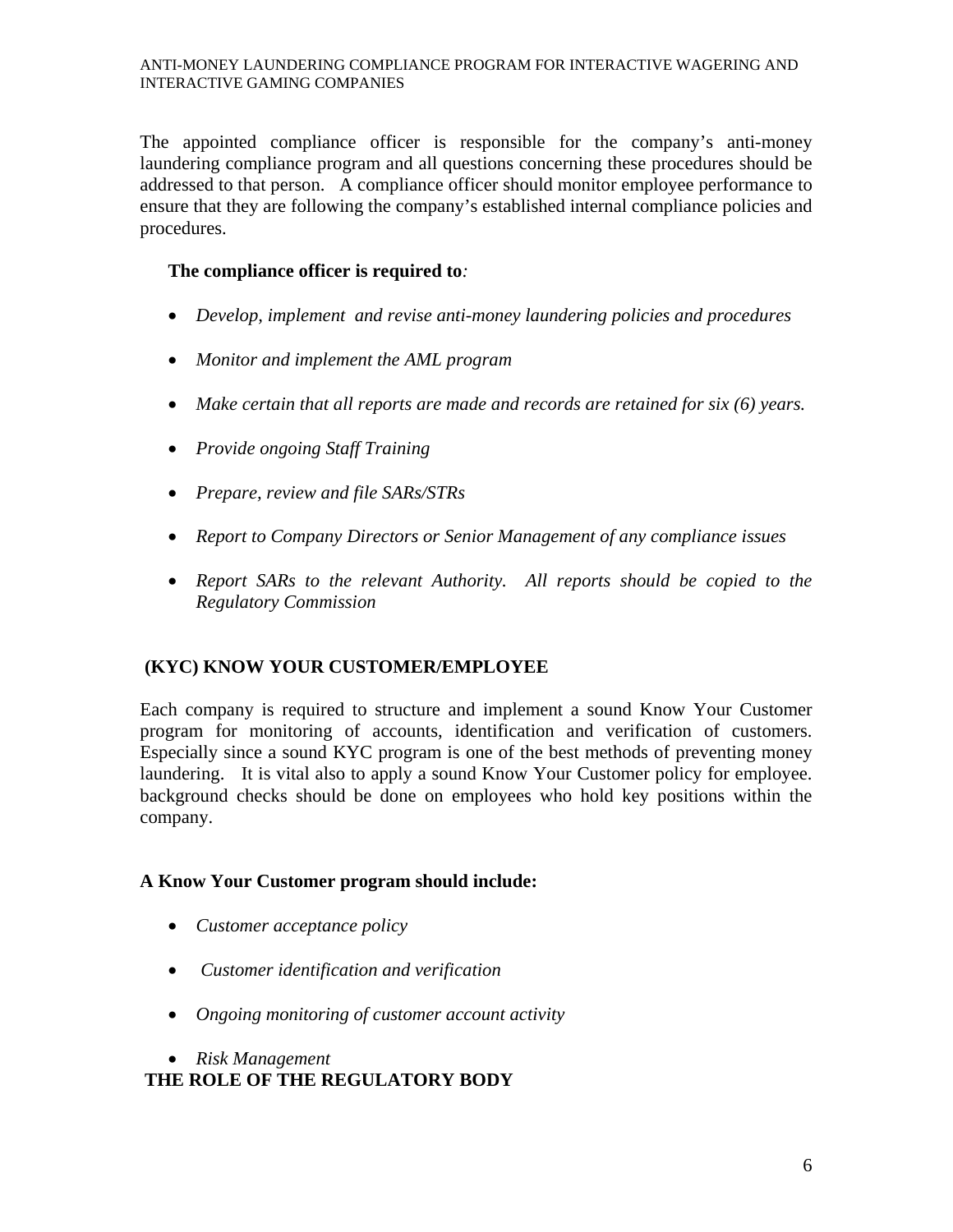The main role of the Commission as a regulatory body is to ensure that the laws and regulations that are put into place are complied with by the companies in the jurisdiction A proactive approach must be used to assist these companies in the training of their staff and to give them guidance in complying with the existing regulatory framework. The Financial Services Regulatory Commission must be cognizant that disclosure of changes to law and regulations must be done in a timely manner in order for the companies to make changes to their policies and procedures.

#### **The proactive approaches for assisting these companies included but are not limited to the following:**

- *1. To Ensure that each Company appoints a Compliance Officer*
- *2. Assist in the forming of a Compliance Association with the goal of information sharing*
- *3. To Ensure that each Compliance officer receives the necessary training in antimoney laundering and Terrorist Financing and attends at least on seminar per year*
- *4. Ensure that each company develop and implement an Anti-Money Laundering Compliance Program*
- *5. Liaison with ONDCP to assist with training at least twice a year*
- *6. Ensure that disclosure of changes to laws and regulations are done in a timely manner and we assist with updates and information about AML.*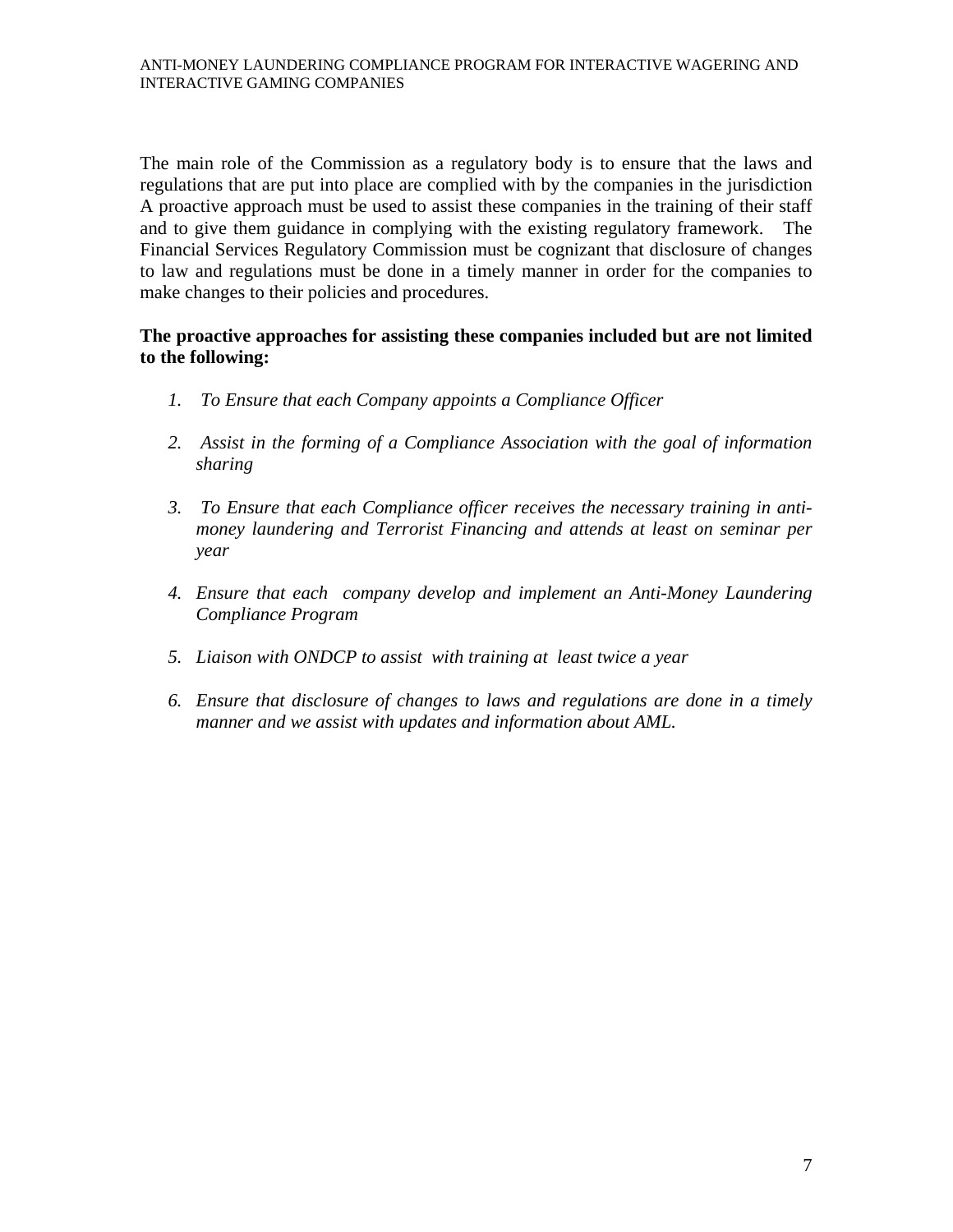- 1) To evaluate the quality of the gaming company compliance management system, by determining the following:
	- *a) The supervision and effectiveness of the board and senior management of the company's compliance management system.*
	- *b) The adequacy of the gaming compliance program, including policies, procedures, and internal controls.*
	- *c) The adequacy of verification procedures upon payout*
	- *d) Whether SAR's are properly completed and filed in a timely manner*
	- *e) The promptness in which regulatory changes are implemented*
	- *f) Whether staff receives appropriate training*
	- *g) Through discussions with compliance officer and review of documents, determine whether the company's internal controls are adequate to ensure compliance with relevant laws.*
- 2) Evaluate the company's training program to determine how employees are trained to ensure compliance.
- 3) Form a conclusion as to whether policies, procedures, internal controls, and training are adequate to ensure ongoing compliance.
- 4) Provision made for compliance program continuity despite changes in management or employee's composition or structure.
- 5) Consider the frequency and extent to which the board considers the budgetary needs of the compliance program and the training of the staff.
- 6) Based on the above, summarize your conclusions concerning the gaming compliance management system, focusing on:
- *a) The structure of the system and any identified weaknesses in the system*
- *b) Any Violation of laws, regulations, or significant internal control deficiencies, explaining their causes*
- *c) The overall conclusion as to the adequacy and dependability of the company's gaming compliance management system.*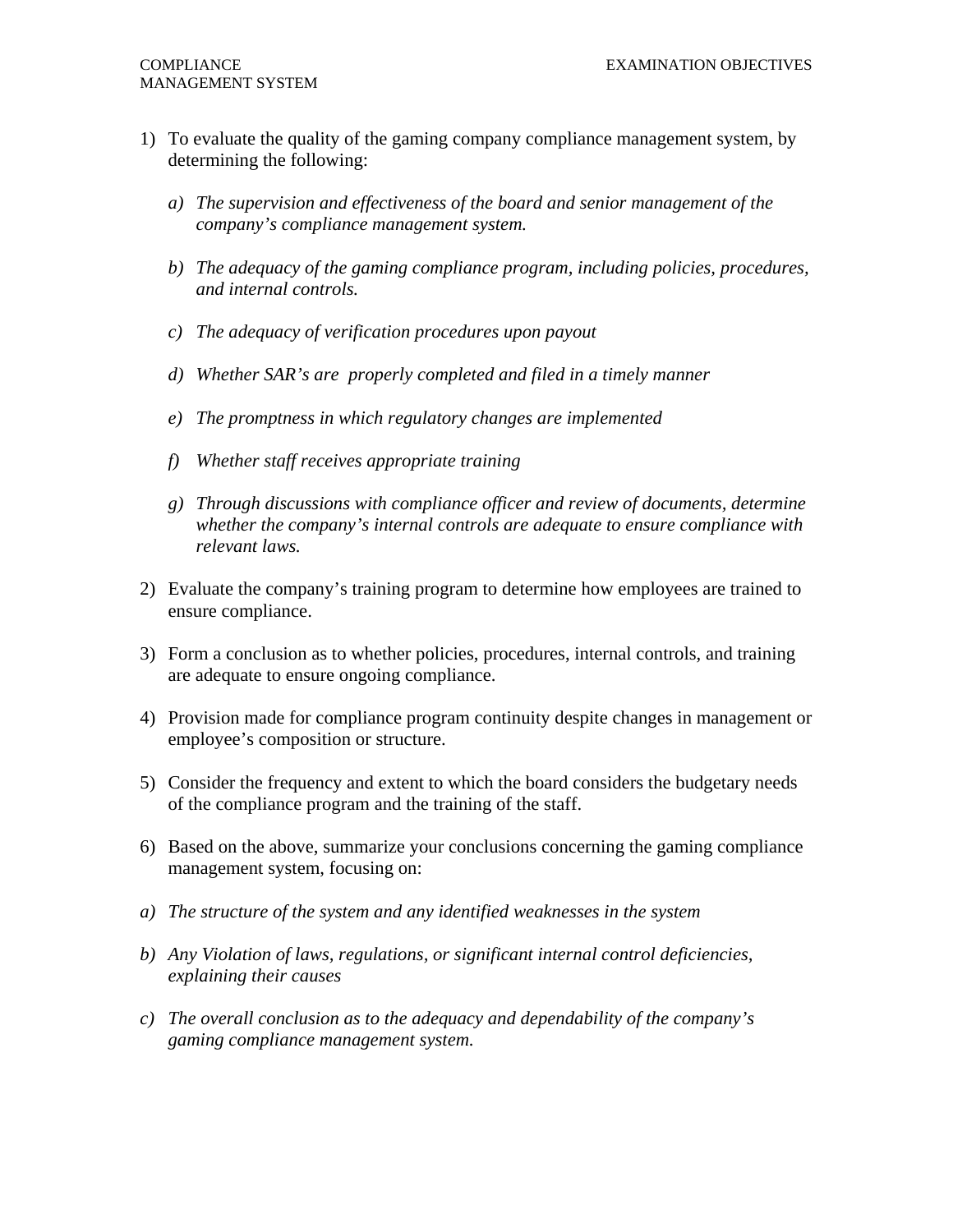#### **COMPLIANCE MANAGEMENT SYSTEMS:**

- 1. Name and Title of designated Compliance Officer. What other duties are assigned.
- 2. A copy of the resume, qualification, and job description of the designated compliance Officer
- 3. A copy of the Organizational chart showing direct and indirect reporting lines.
- 4. Copies of the compliance policy and program. If the policy was approved by the board of directors or senior management. Indicate approval date.
- 5. Briefly describe the key internal controls in place to ensure compliance with laws and regulations
- 6. List of sources used by the compliance officer to keep abreast of changing laws
- 7. Copies of the policy and procedures relating to all reporting and record keeping requirements, including suspicious activity reporting

#### **INTERNAL PROCEDURES AND POLICIES**

- 1. Make available copies of policies and procedures that the company utilizes to verify a customer upon payout
- 2. Make available procedural guidelines for record retention
- 3. Make available copies of procedure for filing SAR

#### **MONITORING**

- 1. Make available copies of customer registration form
- 2. Describe how the company monitor customer activities
- 3. Explain the steps taken to monitor high risk customers
- 4. Explain how customer's account opening information is updated
- 5. Explain whether or not a customer salary base is required upon account opening